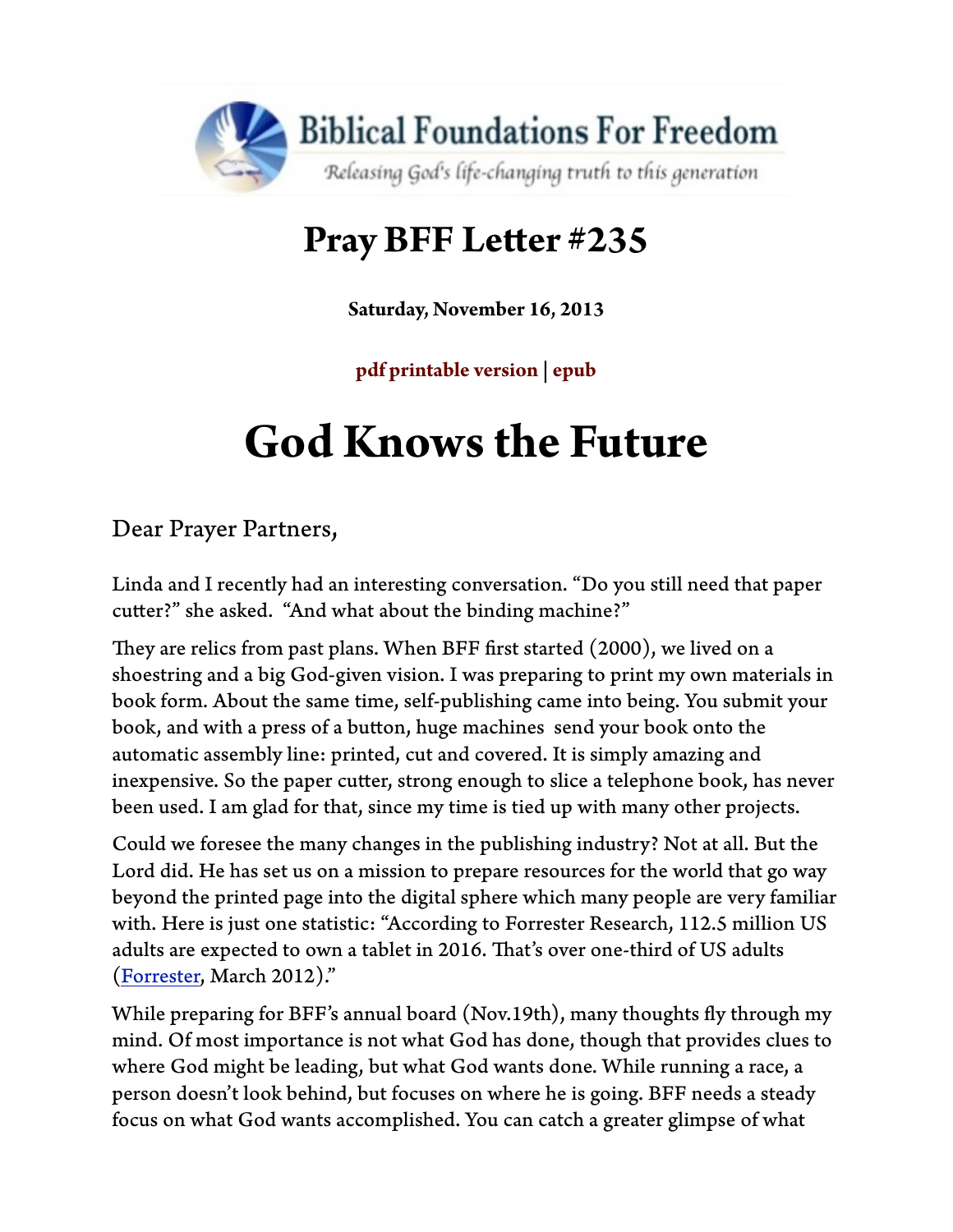God is doing in the world and how BFF fts into this work. I am totally awed when I think about what God is doing around the world. It is simply amazing[.1](#page-1-0) Check *Te New Era of Modern Missions* out:

Download here: *Te New Era of Modern Missions*[:2](#page-1-1)

Video: [50%](http://www.foundationsforfreedom.net/dl/bff/Modern-Missions/Modern_Missions50.mp4) | [Stream 100%](https://vimeo.com/77987842) | [Download](https://vimeo.com/77987842) || Audio: [mp3](http://www.foundationsforfreedom.net/dl/bff/Modern-Missions/Modern_Missions.mp3) || Handout: [pdf](http://www.foundationsforfreedom.net/dl/bff/Modern-Missions/Modern_Missions_handout.pdf) | [docx](http://www.foundationsforfreedom.net/dl/bff/Modern-Missions/Modern_Missions_handout.docx) || Slides: [pdf](http://www.foundationsforfreedom.net/dl/bff/Modern-Missions/Modern-Missions_Slides.pdf) In the video you will join me in an 'auto' down an Indian street!

Meanwhile, God raises up small, unnoticed ministries like ourselves all around the world and completes His great and glorious work. The world is oblivious to the growing kingdom of God. Note one slide, on the right, from the presentation. It shows the huge increase of crosscultural missionaries in the recent past.



I am so privileged to serve God in these latter days of 'His-story.' Think

of a picture of a road that narrows off as it goes off into the distance. Time is winding down along with our opportunities to serve our living God. We must make



the most of the opportunities in front of us. There are still many challenges ahead, but the Lord has them all fgured out. We just need to cooperate with Him.

The words of the Lord from many years ago still ring out a strong note of encouragement to His workers, "No man will be able to stand before you all the days of your life. Just as I have been with Moses, I will be with you; I will not fail you or forsake you. Be strong and courageous, for you shall give this people possession of the land which I swore to their fathers to give them" ( Joshua 1:5-6).

We might not know the future, but fortunately, Lord Jehovah is faithfully leading us all the way!

<span id="page-1-1"></span><span id="page-1-0"></span><sup>&</sup>lt;sup>1</sup> The blindness of the media is astonishing. They heavily report on the demise of the Western church infiltrated by the seduction and false teaching of secularism, trying to erase the very thought of the church.